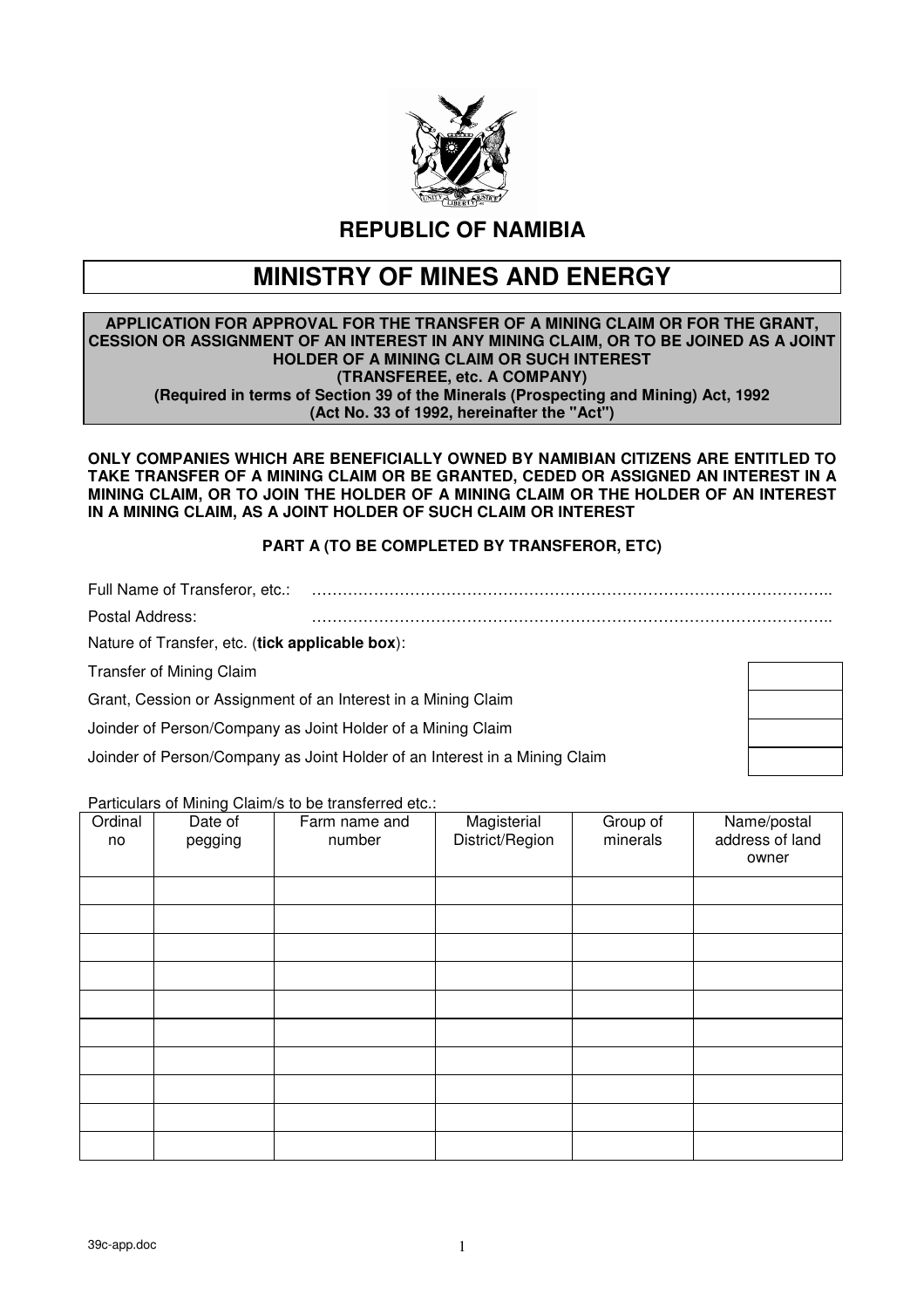## **PART B (TO BE COMPLETED BY TRANSFEREE, ETC)**

| Full Name of Transferee, etc.: |         |            |            |
|--------------------------------|---------|------------|------------|
| Particulars of Incorporation:  |         |            |            |
|                                |         |            |            |
| <b>Registered Address:</b>     |         |            |            |
|                                |         |            |            |
| Postal Address:                |         |            |            |
| Tel No.:                       | Fax No: | Cellphone: | $E$ -mail: |
|                                |         |            |            |
| Postal Address:                |         |            |            |
| Tel No.:                       | Fax No: | Cellphone: | E-mail:    |

| <b>Directors</b> | <b>Full Names</b> | Nationality |
|------------------|-------------------|-------------|
| . .              |                   |             |
| 2.               |                   |             |
| 3.               |                   |             |
| 4.               |                   |             |
| 5.               |                   |             |

Authorized Share Capital of Company: ……………………………………………………………………………… Issued Share Capital of Company: .................................................................................................. Particulars of Shareholders Who Beneficially Own More Than 5% of Issued Share Capital:

| <b>NAME</b> | <b>NATIONALITY</b> | NO OF SHARES<br><b>HELD</b> | % SHARES HELD |
|-------------|--------------------|-----------------------------|---------------|
|             |                    |                             |               |
|             |                    |                             |               |
|             |                    |                             |               |
|             |                    |                             |               |
|             |                    |                             |               |

| Current Non-Exclusive Prospecting Licence No:                            |  |
|--------------------------------------------------------------------------|--|
| Total number of Mining Claims currently registered in transferee's name: |  |

Indicate whether, in the ten years period preceding the date of this application the transferee or its principals have held any of the following mineral rights under this Act or any law repealed by this Act:

In terms of Ordinance 20 of 1968 (tick applicable box): In terms of this Act (tick applicable box):

 Yes No Yes No Prospecting Licence/s Non-Exclusive Prospecting Licence/s

| es | o |
|----|---|
|    |   |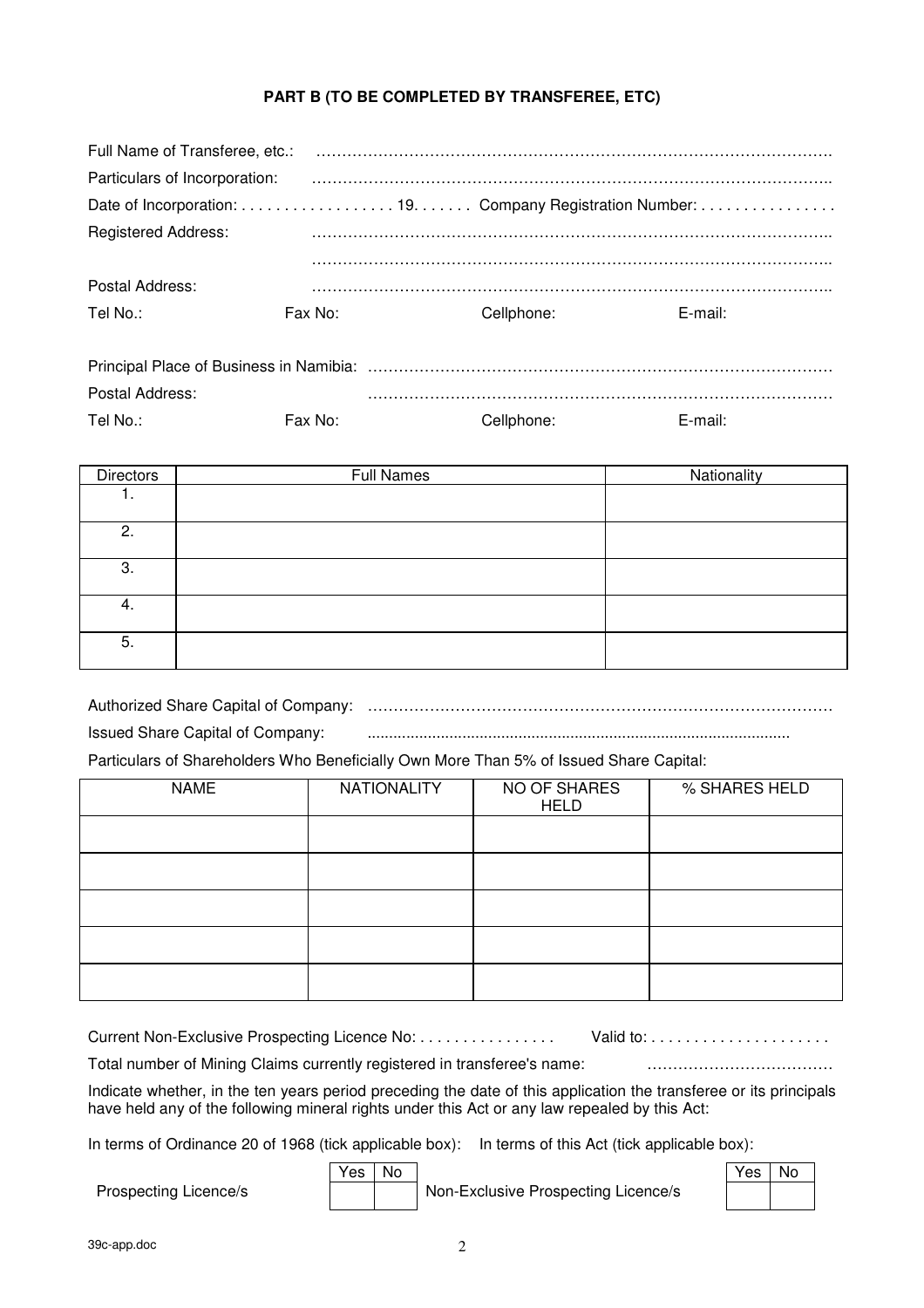| Claim/s<br>Mining Area/s<br><b>Exclusive Prospecting Grant/s</b><br><b>Exclusive Mining Grant/s</b> | Mining Claim/s<br>Reconnaissance Licence/s<br><b>Exclusive Prospecting Licence/s</b><br>Mineral Deposit Retention Licence/s<br>Mining Licence/s                                                                             |
|-----------------------------------------------------------------------------------------------------|-----------------------------------------------------------------------------------------------------------------------------------------------------------------------------------------------------------------------------|
|                                                                                                     | Provide details of any prospecting or mining operations conducted by the principals of the transferee, etc.<br>outside of Namibia in the ten years period preceding the date of this application:                           |
| application relates*:                                                                               | Provide particulars of the condition of, and any existing damage to, the environment in the area to which this                                                                                                              |
| *The transferee may append such documents, photographs etc. may be deemed expedient.                |                                                                                                                                                                                                                             |
|                                                                                                     | Estimate the effect which the proposed operations may have on the environment and the proposed steps to                                                                                                                     |
|                                                                                                     |                                                                                                                                                                                                                             |
|                                                                                                     |                                                                                                                                                                                                                             |
| Expected rate of mining operations*:                                                                |                                                                                                                                                                                                                             |
| $\star$<br>respect of which such mining claim has been registered.                                  | The fundamental obligation of the holder of a mining claim is, subject to the provisions of Section<br>31(1)(b)(i), to carry on mining operations on such mining claim for the mineral or group of minerals in              |
| mining claim/s, to carry on prospecting operations in lieu of mining operations:                    | Details of the planned programme of prospecting operations where, in terms of the provisions of Section<br>31(1)(b)(i), the transferee, etc. intends, during the six month period following the date of registration of the |
|                                                                                                     |                                                                                                                                                                                                                             |
|                                                                                                     |                                                                                                                                                                                                                             |
| Provide particulars of financial capability/resources:                                              |                                                                                                                                                                                                                             |
|                                                                                                     | Furnish details of any other matter which in the opinion of the transferee, etc. is relevant to the application:                                                                                                            |
|                                                                                                     |                                                                                                                                                                                                                             |

The following **documents** must be attached to this application: